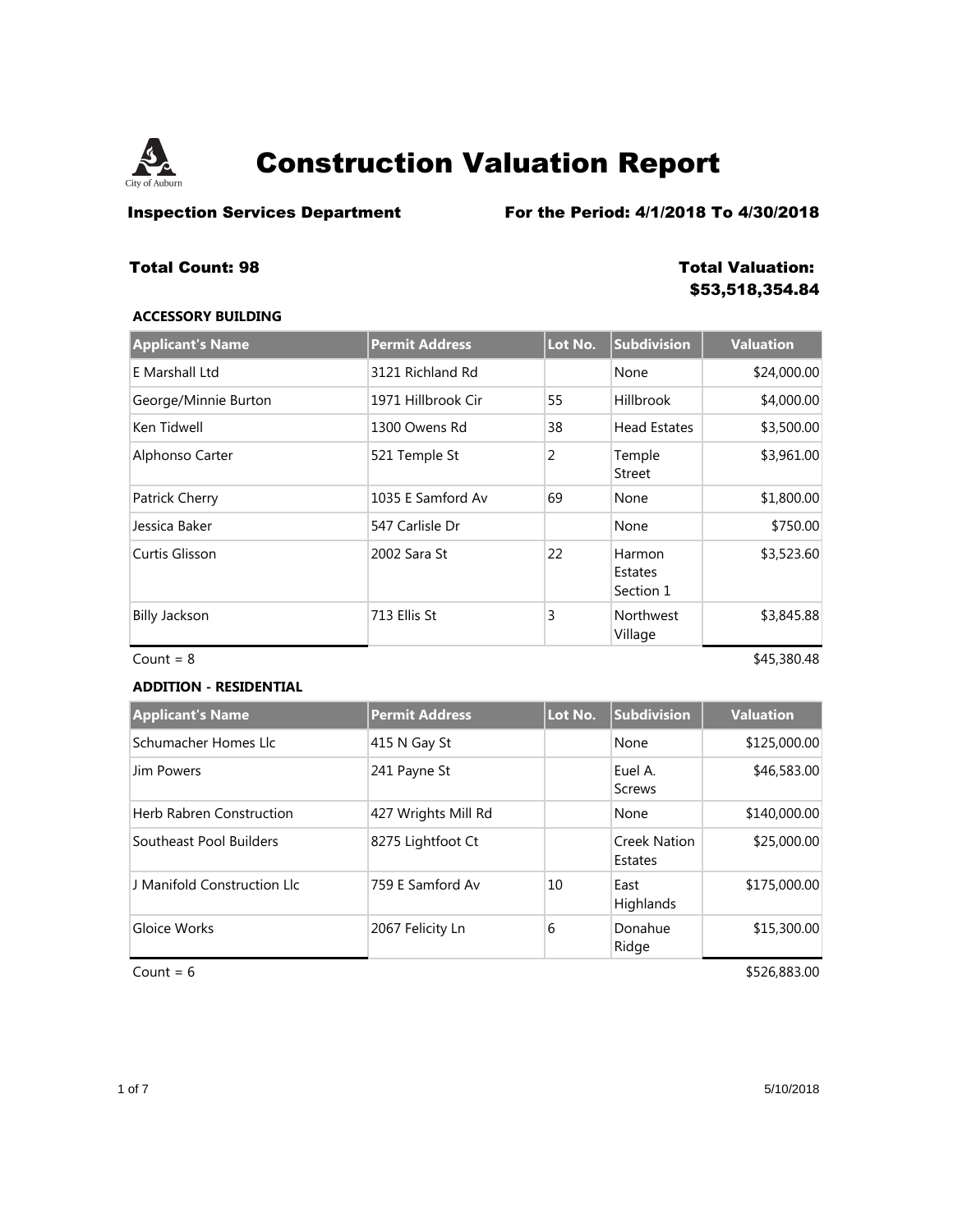

## **Inspection Services Department** For the Period: 4/1/2018 To 4/30/2018

### **ALTERATION - NON RESIDENTIAL**

| <b>Applicant's Name</b>                   | <b>Permit Address</b>    | Lot No. | <b>Subdivision</b>          | <b>Valuation</b> |
|-------------------------------------------|--------------------------|---------|-----------------------------|------------------|
| Gemini Construction Company Llc<br>478446 | 1627 Opelika Rd          |         | Village Mall<br>Commercial  | \$100,000.00     |
| J A Lett Construction Company             | 2140 E University Dr B/C |         | Moores Place<br>Plat No. 1  | \$50,000.00      |
| <b>Cool Hand Construction</b>             | 2417 E Glenn Av          | $4-c1$  | Scott<br>Industrial<br>Park | \$1,500.00       |
| C D I Contractors, Llc                    | 1627 Opelika Rd 16       |         | Village Mall                | \$52,774.00      |

 $Count = 4$  \$204,274.00

## **ALTERATION - RESIDENTIAL**

| <b>Applicant's Name</b>             | <b>Permit Address</b>   | Lot No.  | <b>Subdivision</b>           | <b>Valuation</b> |
|-------------------------------------|-------------------------|----------|------------------------------|------------------|
| Dilworth Development Inc            | 1391 New Arbor Tr       | 119      | Rosemary<br>Gate             | \$42,207.30      |
| Craig Woodham                       | 1063 N College St       |          | Little<br>Property           | \$15,000.00      |
| Dilworth Development Inc            | 1395 New Arbor Tr       | 117      | Rosemary<br>Gate             | \$97,158.35      |
| <b>Blaine Foose</b>                 | 2132 East Lake Blvd     | 31       | East Lake                    | \$9,961.46       |
| Dilworth Development Inc            | 1389 Sheridan Glen Crsq | $50 - A$ | Rosemary<br>Gate             | \$54,951.05      |
| Donnie Agnew                        | 1134 Fieldcrest Ln      | 17       | Grove Hill<br>14Th           | \$3,500.00       |
| Cbs Enterprises Inc - Servicemaster | 352 Village Dr          | 25       | Villageview                  | \$50,000.00      |
| Allen Fucci                         | 112 N Debardeleben St 1 |          | None                         | \$23,000.00      |
| Rick's Home Improvements, Llc       | 751 E Samford Av        | 9        | East<br>Highlands            | \$70,000.00      |
| The Letlow Company Llc              | 1159 E University Dr    | 44       | University<br>Estates Plat 2 | \$48,000.00      |

 $Count = 10$  \$413,778.16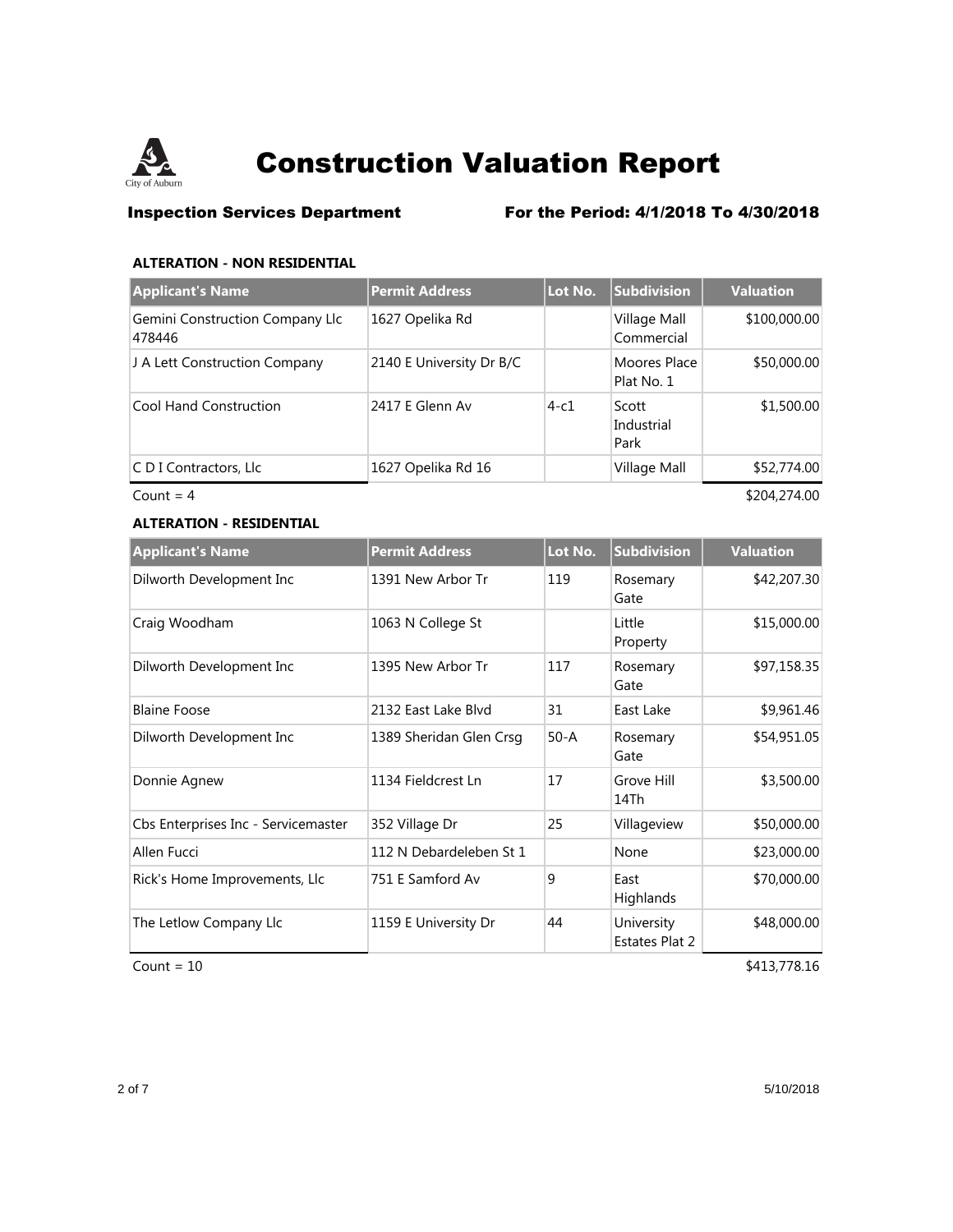

**Inspection Services Department** For the Period: 4/1/2018 To 4/30/2018

### **AMUSEMENT/SOCIAL/RECREATIO**

**NAL**

| <b>Applicant's Name</b>       | <b>Permit Address</b> | Lot No. | Subdivision                          | <b>Valuation</b> |
|-------------------------------|-----------------------|---------|--------------------------------------|------------------|
| The Backyard Experience, Inc. | 1654 Heron Pt         |         | Moores Mill<br>Golf Club 4Th<br>Ph-B | \$52,000.00      |
| The Backyard Experience, Inc. | 845 Dakota Dr         |         | The Dakota                           | \$48,800.00      |
| The Backyard Experience, Inc. | 1442 Mccurry Ln       | 9       | Mccurry Hills                        | \$65,000.00      |
| Count = $3$                   |                       |         |                                      | \$165,800.00     |

### **FIVE OR MORE FAMILY BUILDING**

| Applicant's Name   | <b>Permit Address</b> |  | $\sf H$ Lot No. $\sf I$ Subdivision $\sf I$ | <b>Valuation</b> |
|--------------------|-----------------------|--|---------------------------------------------|------------------|
| リ&LContractors Inc | 580 Shelton Mill Rd   |  | Shelton Mill                                | \$4,174,000.00   |
| Count = 1          |                       |  |                                             | \$4,174,000.00   |

### **OFFICE/BANK/PROFESSIONAL**

| <b>Applicant's Name</b>   | <b>Permit Address</b>        | Lot No. | <b>Subdivision</b>                 | <b>Valuation</b> |
|---------------------------|------------------------------|---------|------------------------------------|------------------|
| Marshall & Associates Llc | 2311 Bent Creek Rd           | $2c-2$  | Auburn<br>Exchange<br><b>Plats</b> | \$175,000.00     |
| Whatley Construction, Llc | 1234 Ogletree Village Ln     | 5       | Rock Fence                         | \$175,000.00     |
| Marshall & Associates Llc | 2311 Auburn Exchange Dr<br>1 | $2c-2$  | Auburn<br>Exchange<br>Plats        | \$175,000.00     |
| Batson-Cook Company       | 141 N Ross St                |         | None                               | \$29,197,396.00  |

 $Count = 3$  \$29,722,396.00

### **SINGLE FAMILY HOUSE - ATTACHED**

| <b>Applicant's Name</b>  | Permit Address      | Lot No. | <b>Subdivision</b>       | <b>Valuation</b> |
|--------------------------|---------------------|---------|--------------------------|------------------|
| Dilworth Development Inc | 1388 Eden Gate Crsg | 96      | Rosemary<br>Gate         | \$157,229.60     |
| <b>Holland Homes Llc</b> | 1710 W Farmville Rd | F       | Highlands,<br>Sector One | \$244,844.25     |
| Dilworth Development Inc | 1396 Eden Gate Crsg | 100     | Rosemary<br>Gate         | \$157,229.60     |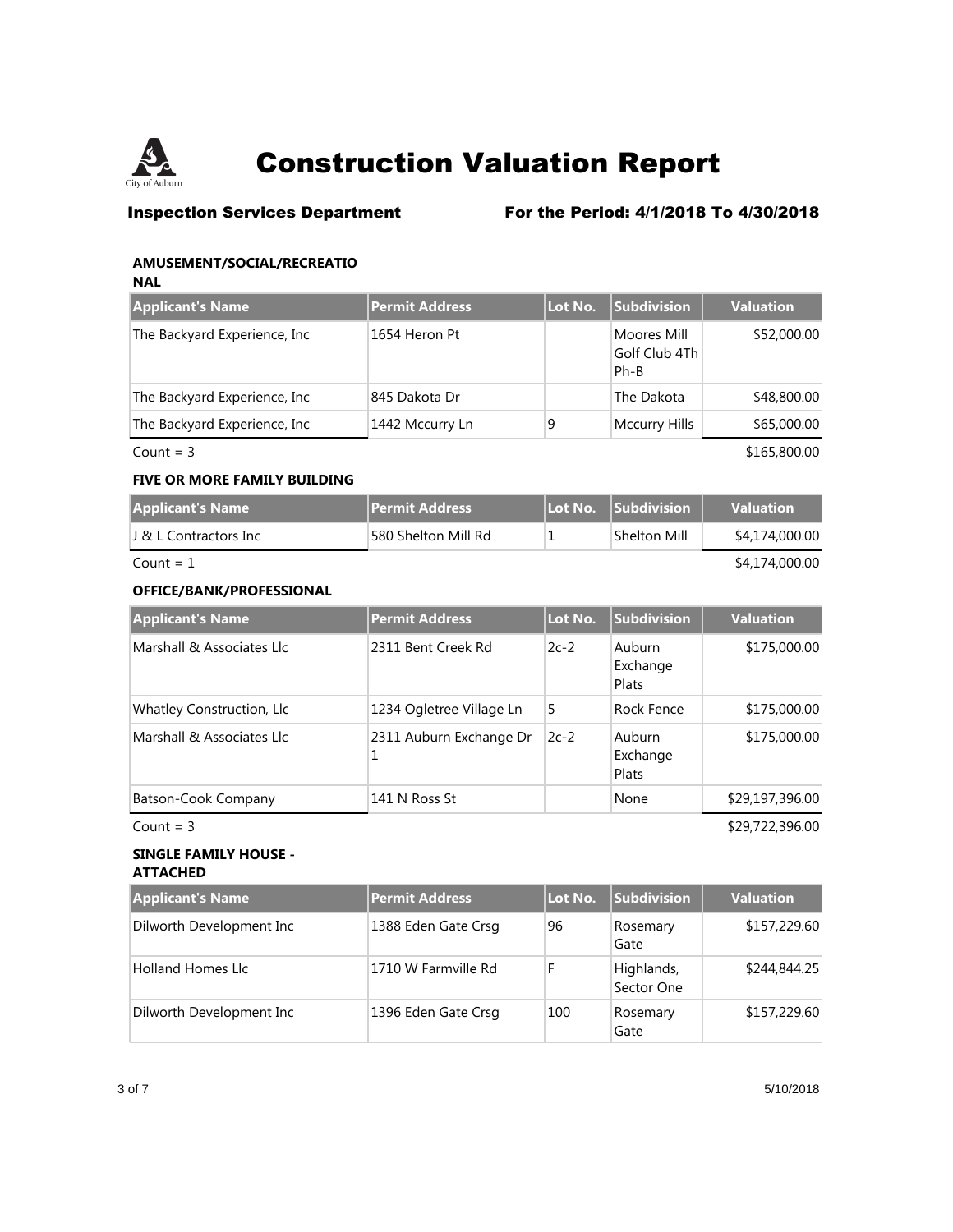

**Inspection Services Department** For the Period: 4/1/2018 To 4/30/2018

| Dilworth Development Inc               | 1392 Eden Gate Crsg | 98  | Rosemary<br>Gate                   | \$157,229.60 |
|----------------------------------------|---------------------|-----|------------------------------------|--------------|
| Dilworth Development Inc               | 1398 Eden Gate Crsg | 101 | Rosemary<br>Gate                   | \$157,229.60 |
| Selby Enterprises Llc                  | 2042 Stephanie Ct   | 39  | <b>Hilltop Pines</b><br>Apartments | \$166,591.00 |
| Selby Enterprises Llc                  | 2041 Stephanie Ct   | 33  | <b>Hilltop Pines</b><br>Apartments | \$166,591.00 |
| Dilworth Development Inc               | 1394 Eden Gate Crsg | 99  | Rosemary<br>Gate                   | \$157,229.60 |
| Selby Enterprises Llc                  | 2043 Stephanie Ct   | 34  | <b>Hilltop Pines</b><br>Apartments | \$166,591.00 |
| Holland Homes Llc                      | 1704 W Farmville Rd | I   | Highlands,<br>Sector One           | \$204,244.21 |
| Dilworth Development Inc               | 1384 Eden Gate Crsg | 95  | Rosemary<br>Gate                   | \$157,229.60 |
| Selby Enterprises Llc                  | 2046 Stephanie Ct   | 37  | <b>Hilltop Pines</b><br>Apartments | \$166,591.00 |
| Dilworth Development Inc               | 1390 Eden Gate Crsg | 97  | Rosemary<br>Gate                   | \$157,229.60 |
| <b>Builders Professional Group Llc</b> | 265 Woodward Way    | 168 | Mimms Trail                        | \$435,728.10 |
| Holland Homes Llc                      | 1706 W Farmville Rd | H   | Highlands,<br>Sector One           | \$204,244.21 |
| Holland Homes Llc                      | 1708 W Farmville Rd | G   | Highlands,<br>Sector One           | \$204,244.21 |
| Selby Enterprises Llc                  | 2047 Stephanie Ct   | 36  | <b>Hilltop Pines</b><br>Apartments | \$166,591.00 |
| <b>Holland Homes Llc</b>               | 1702 W Farmville Rd | J   | Highlands,<br>Sector One           | \$244,844.25 |
| Selby Enterprises Llc                  | 2045 Stephanie Ct   | 35  | <b>Hilltop Pines</b><br>Apartments | \$166,591.00 |
| Selby Enterprises Llc                  | 2044 Stephanie Ct   | 38  | None                               | \$166,591.00 |
| Selby Enterprises Llc                  | 2040 Stephanie Ct   | 40  | <b>Hilltop Pines</b><br>Apartments | \$166,591.00 |

 $Count = 21$  \$3,971,484.43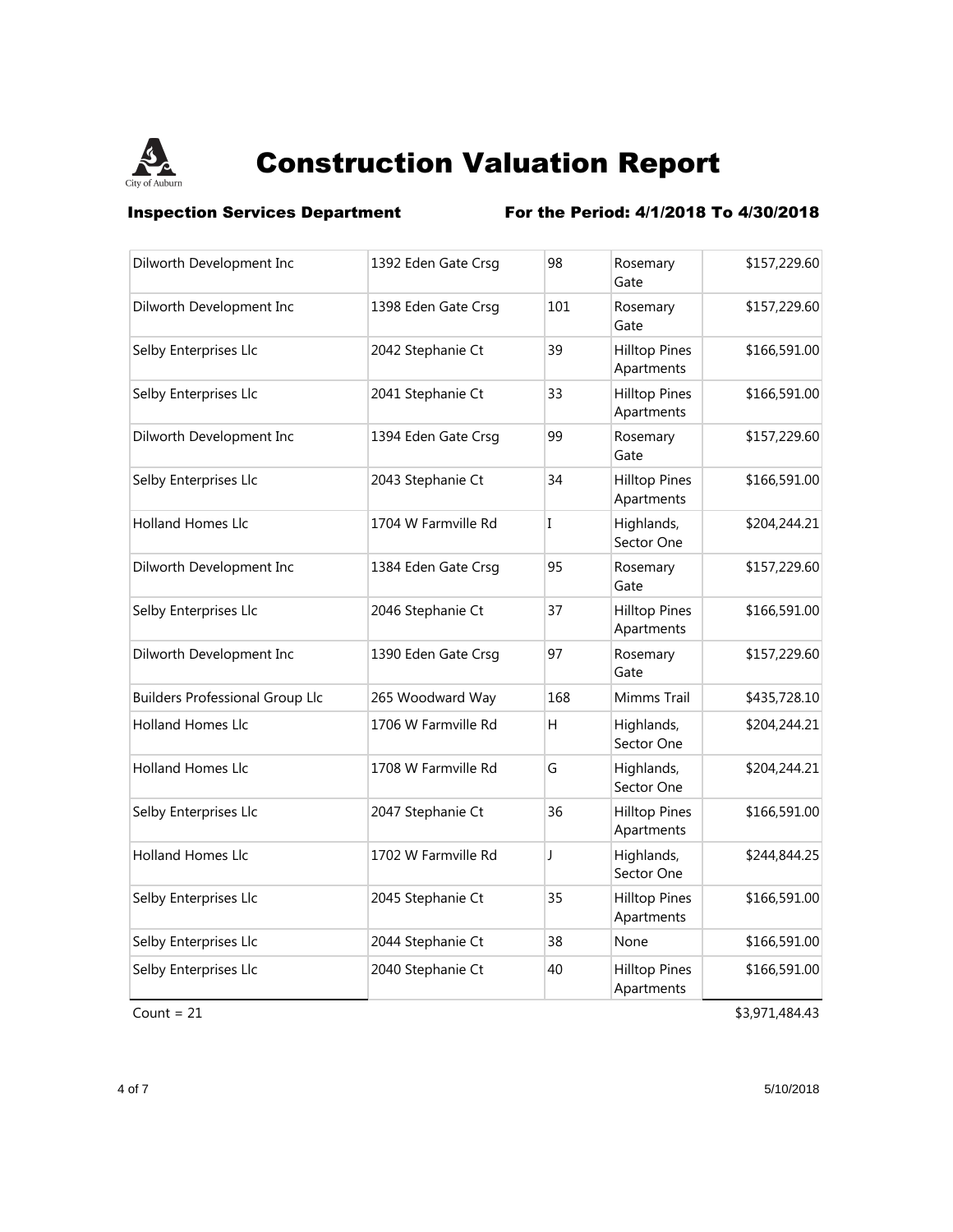

**Inspection Services Department** For the Period: 4/1/2018 To 4/30/2018

### **SINGLE FAMILY HOUSE - DETACHED**

| <b>Applicant's Name</b>                | <b>Permit Address</b>           | Lot No.        | Subdivision                       | <b>Valuation</b> |
|----------------------------------------|---------------------------------|----------------|-----------------------------------|------------------|
| <b>Builders Professional Group Llc</b> | 245 Woodward Way                | 173            | Mimms Trail                       | \$359,699.03     |
| Grayhawk Homes Inc                     | 1623 Lilah Ct                   | 94             | Donahue<br>Ridge Ph 3             | \$336,421.67     |
| Hughston Homes Inc                     | 2618 Dunkirk Cir                | 115            | East Richland                     | \$245,291.70     |
| Stone Martin Builders Llc              | 768 Monroe Dr                   | 21             | The Oaks At<br>Cotswold           | \$418,610.27     |
| Hughston Homes Inc                     | 2623 Dunkirk Cir                | 204            | East Richland                     | \$267,240.03     |
| Dilworth Development Inc               | 1745 Yarbrough Farms Blvd 221-A |                | Yarbrough<br>Farms Pine<br>Valley | \$499,548.77     |
| Hughston Homes Inc                     | 2675 Anderson Ct                | 89             | West<br>Richland                  | \$340,578.60     |
| Hughston Homes Inc                     | 2620 Dunkirk Cir                | 116            | <b>East Richland</b>              | \$272,417.80     |
| <b>Toland Construction</b>             | 1002 Fairview Dr                | 12             | None                              | \$365,897.54     |
| Stone Martin Builders Llc              | 2187 Watts Way                  | 29             | The Oaks At<br>Cotswold           | \$292,377.06     |
| Grayhawk Homes Inc                     | 2039 Felicity Ln                | 139            | Donahue<br>Ridge Ph 3             | \$305,596.34     |
| Hughston Homes Inc                     | 946 West Richland Cir           | 44             | West<br>Richland                  | \$357,838.35     |
| Me Builders                            | 1986 Thistle Ln                 | $1-A$          | <b>Allison Park</b>               | \$401,244.01     |
| Stone Martin Builders Llc              | 789 Monroe Dr                   | 3              | The Oaks At<br>Cotswold           | \$363,826.27     |
| <b>Holland Homes Llc</b>               | 1731 Overhill Ct                | 99             | Highlands<br>Sector Three         | \$236,793.50     |
| Eastbrook Homes Southern Inc           | 2191 Quail Ct                   | 116            | Preserve -<br>Phase 1B, The       | \$234,614.69     |
| Cooper Allan Homes                     | 3851 Wimberly Rd                | $\overline{2}$ | Isom                              | \$283,141.20     |
| <b>Builders Professional Group Llc</b> | 257 Woodward Way                | 170            | Mimms Trail                       | \$403,639.92     |
| Michael Allen Homes Inc                | 2296 East Lake Blvd             | 18             | East Lake Ph3                     | \$360,217.87     |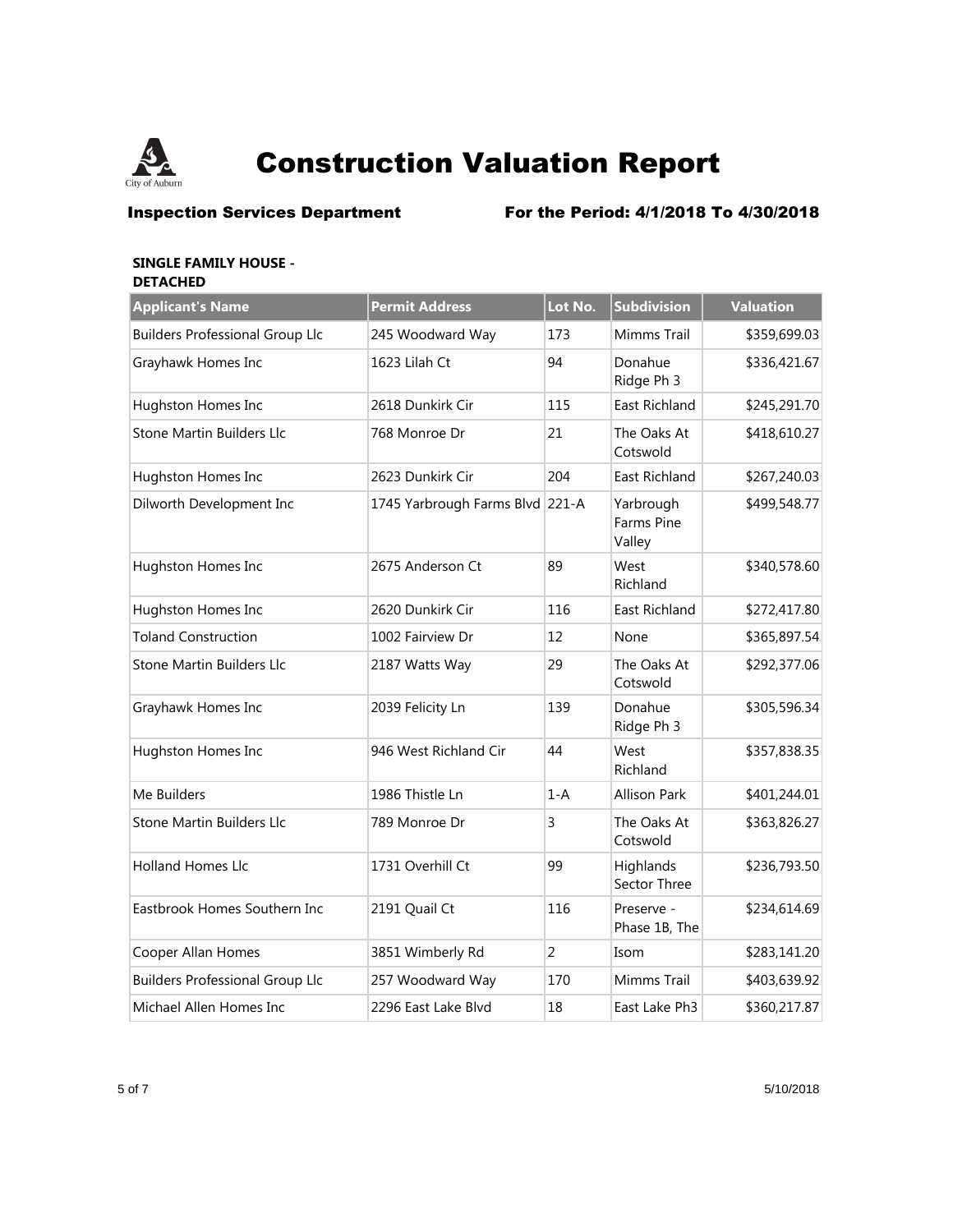

**Inspection Services Department** For the Period: 4/1/2018 To 4/30/2018

| Hughston Homes Inc                           | 968 West Richland Cir | 48           | West<br>Richland                              | \$357,838.35 |
|----------------------------------------------|-----------------------|--------------|-----------------------------------------------|--------------|
| Adamson Construction Group, Llc              | 4172 Creekview Ct     | 34           | Parkersons<br>Mill                            | \$286,219.54 |
| Ridge Crest Homes, Llc                       | 1258 Falls Crest Pl   | 83           | Yarbrough<br>Farms Ph <sub>2</sub>            | \$354,721.29 |
| <b>Riverchase Homes Llc</b>                  | 2038 Mohican Dr       | 193          | Preserve -<br>Phase 1B, The                   | \$262,505.33 |
| Ridge Crest Homes, Llc                       | 388 Frontier Cir      | 226          | Solamere Ph3                                  | \$242,562.92 |
| Hayley - Freeman Construction                | 1129 Runningvine Ln   | $8-A$        | Stoker<br><b>Estates</b>                      | \$178,237.00 |
| Designscape Homes                            | 1206 Lillie Ln        | 28           | <b>Town Creek</b>                             | \$426,754.99 |
| <b>Builders Professional Group Llc</b>       | 241 Woodward Way      | 174          | Mimms Trail                                   | \$435,728.10 |
| Michael Allen Homes Inc                      | 21 Kipling Ln         | 36           | Legacy                                        | \$315,386.89 |
| <b>Toland Construction</b>                   | 992 Fairview Dr       | 17           | None                                          | \$441,236.95 |
| Wayne Gentry Builder Inc                     | 3689 Nash Creek Dr    | $\mathbf{1}$ | Nash Creek<br>Estates                         | \$433,363.42 |
| Clayton Properties Dba Harris Doyle<br>Homes | 1126 Southridge Ct    | 70           | <b>Cypress Point</b><br>At University<br>Club | \$337,197.45 |
| Eastbrook Homes Southern Inc                 | 2055 Mohican Dr       | $163 - A$    | Preserve -<br>Phase 2A,<br>The                | \$220,336.81 |
| Dilworth Development Inc                     | 1416 Ping Ct          | 277          | Yarbrough<br>Farms Pine<br>Valley             | \$276,851.95 |
| Eastbrook Homes Southern Inc                 | 2133 W Farmville Rd   | 238          | Preserve -<br>Phase 2A.<br>The                | \$298,034.15 |
| Dilworth Development Inc                     | 1749 Lois Ln          | 36           | Pace<br>Southside                             | \$245,293.02 |
| Grayhawk Homes Inc                           | 2031 Felicity Ln      | 137          | Donahue<br>Ridge Ph 3                         | \$316,525.21 |
| <b>Toland Construction</b>                   | 1009 Fairview Dr      | 8            | None                                          | \$349,924.48 |
| <b>Builders Professional Group Llc</b>       | 229 Woodward Way      | 177          | Mimms Trail                                   | \$337,371.97 |